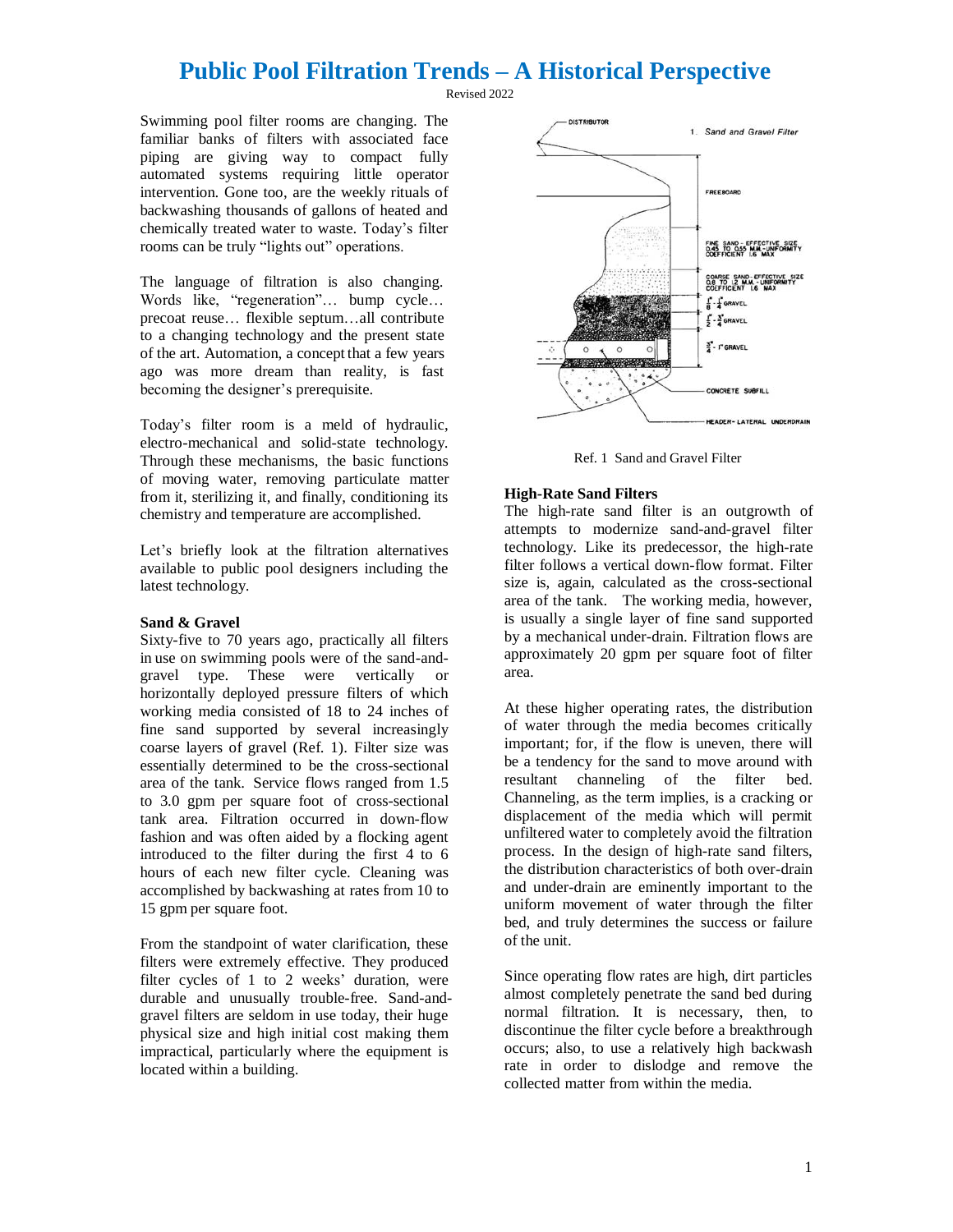Backwash rates for this type of filter normally equal the filter rate.

#### **Sand & Gravel Versus High-Rate Sand**

A comparison of sand-and-gravel and high-rate sand filters points out dramatic performance differences and similarities alike.

Based on operating rates of 3 and 20 gpm per square foot, respectively, high-rate filters occupy only 15 percent of the space required for sand and gravel filters. Their small size clearly affords cost- and housing-advantage over sandand-gravel filters.

Sand-and-gravel filters, on the other hand, typically yielded filter cycles of 14 days' duration, while the high-rate units average 2 to 7 days. This brevity of filter cycle additionally penalizes the high-rate filter in terms of backwash water, since it consumes about 40 percent more wash water for each gallon of filtered water delivered than its sand-and-gravel cousin.

Pumping costs favored the sand-and-gravel units because of their low operating-headloss and less frequent backwash cycles. On the other hand, pump selections usually prove more efficient for high-rate systems because of the single design point, since filter and backwash rates are usually equivalent.

Truly, the greatest difference between these filter types lies in their ability to remove dirt. Sandand-gravel filters consistently remove particles in the 8 to 10-micron range; whereas, high-rate filters have only achieved a 20-micron-plus operating record.

#### **Diatomite Filters**

Diatomite filters have taken many shapes and forms in their evolutionary process during the last 3 decades. Unlike sand filters, whose media is permanent, diatomite  $-$  or, D.E. filters, as they are commonly called – employ porous internal elements which are used to support diatomite filter media. The diatomite is deposited on these elements at the start of the filter cycle, and then flushed from the filter at the conclusion of each cycle. It was the sanitary appeal of a nonpermanent media along with its ability to remove dirt particles as small as 1 micron that gave early D.E. filters their great impetus into the swimming-pool field. Their extremely compact

size also presented tremendous economic advantage in equipment costs and housing space, as well.

#### **Pressure or Vacuum**

For many years, the only engineering distinction between D.E. filters was their relationship to the recirculation pump. Units that were placed on the discharge side of the pump were termed pressure filters; those on the suction side were called vacuum filters. Pressure filters naturally required a closed tank and were hydraulically cleaned by reversing the flow of water through the filter elements. Often, compressed air was used to assist the hydraulic reversal in an attempt to make the backwash more effective.

Vacuum filters, on the other hand, typically set out a group of manifold filter elements in an open top tank. As with the pressure filters, filtration occurs through a layer of diatomaceous earth that is periodically replaced. In vacuum filters, the dirt-laden D.E. is removed from the elements by manually sluicing or hosing off the elements. Operator sluicing was found a more dependable procedure than backwashing; and so, vacuum filters gradually gained in popularity over pressure types. On the other hand, the manual nature of this procedure makes it virtually impossible to automate the vacuum filter.

In both D.E. filter types, filter size is determined to be the total surface area of filter elements that is served by drainage; or, in other words, only the area that will accept a precoat is considered. Precoat is the coating of D.E. applied to the filter elements at the start of each filter cycle. Since all precoat filters are essentially surface-type filters, their effectiveness declines as the surface becomes dirt-coated. In order to keep this filter surface porous for longer periods, small amounts of diatomite slurry are injected into the filter during the cycle. When applied at a rate of 0.1 lbs. per square foot of filter area per 24 hours' operation, the diatomite slurry – or continuous body feed, as it is called – randomly combines with the dirt and is able to extend the porosity of the filter cake and duration of the cycle. Public pools equipped with pressure-type D.E. filters and body feed typically average 3 to 4 days' run. Vacuum filters do considerably better and will run as long as 2 to 3 weeks between cleaning. It is significant to note that the longer vacuum cycles are more a function of lower application

Revised 2022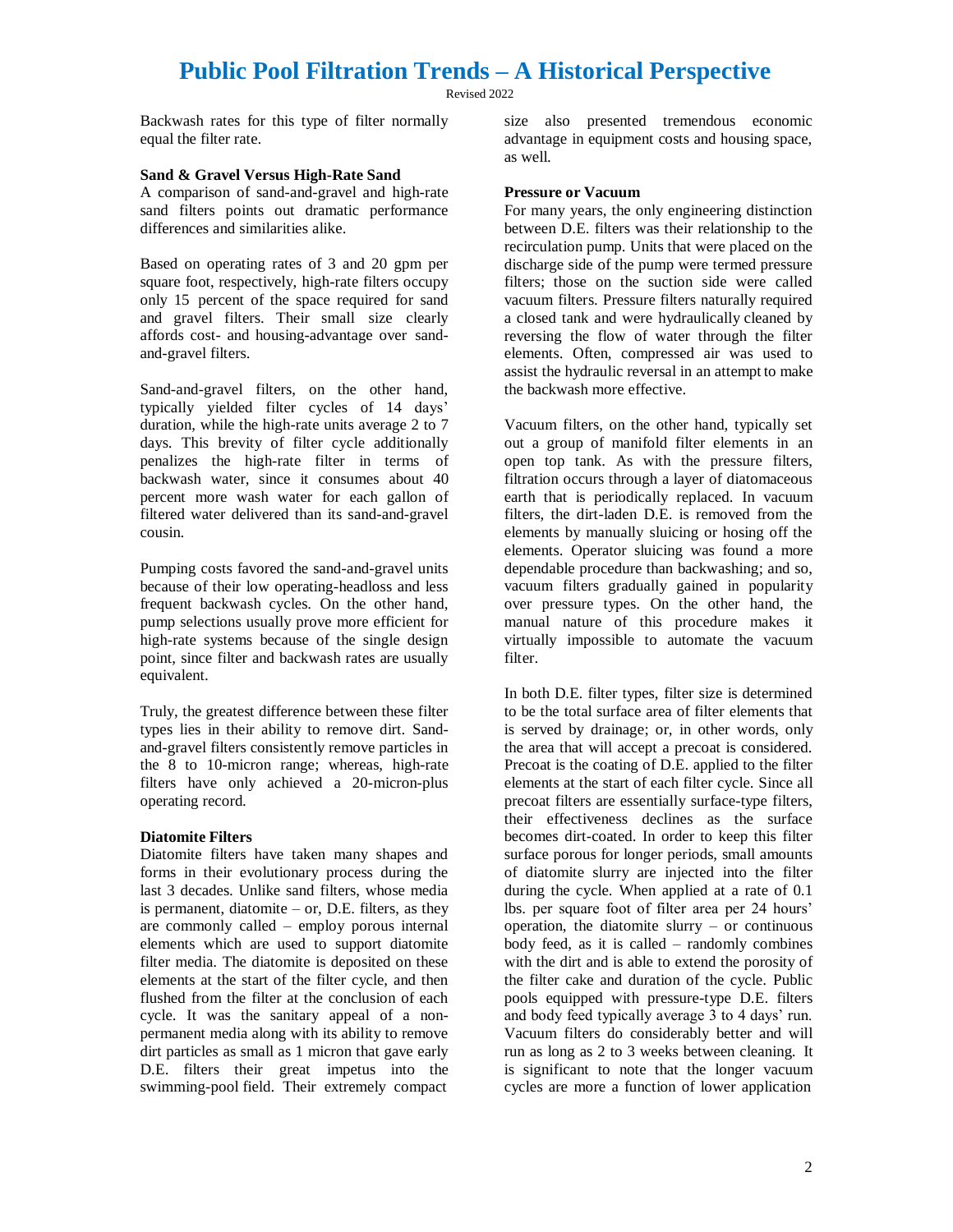Revised 2022

rates, usually 1.5 to 2 gpm per square foot, and not any great difference in dirt-holding efficiency on their part. Some observers, at times, argue the merits of a "looser, free-flowing cake" for vacuum units.

#### **Precoat Reuse**

Today's distinction between diatomite filters is measurably different than the filter's relationship to the recirculating pump: It is based on the number of times a diatomite precoat is used in any given filter cycle.

To illustrate – the conventional pressure or vacuum D.E. filter, whether augmented by continuous body feed or not, functions strictly as a surface filter. It is operated to a point of pressure differential, after which, the removal and replacement of the media takes place. This type of D.E. filter operation has now been classified *static cake* filtration. Once the filter cake is established, it remains undisturbed throughout the filter cycle, until it is expelled from the filter by backwashing or sluicing.

#### **Filter Aid Efficiency through Regeneration**

The latest technique in diatomite filter operation completely reverses the concept of static cake filtration. By periodically removing the surfacecontaminated filter cake from the elements, mixing it within the filter, and then reapplying the mixture to the elements, it becomes possible to continue the filter cycle on the original precoat. Studies have shown that static cake operation of a D.E. filter utilizes only 10 percent of the media's dirt holding capability since filtration essentially occurs at the surface of the media only. Studies also indicate that when a surface-contaminated filter cake is removed and reapplied, unused filter surfaces are randomly presented to the filtration stream. Thus, the collective filter cake is again made porous and free-flowing.

Each time the process is repeated, the dirt-tofilter-aid ratio increases. The end result is an indepth usage of the diatomite precoat. Since there is an apparent revitalization each time the precoat is removed and reapplied to the elements, the term "regenerative filtration" has been given to this operating technique. Filtration engineers define regeneration as a restoration of a used filter cake to nearly its original characteristics.

The accompanying chart (Ref. 2) typically pictures the regenerative cycling of a single precoat in a modern regenerative pressure filter. Notice the saw-tooth pattern formed by successive regenerations. The low points of the curve are the starting points in each filter run. The peaks are the points of maximum differential caused by the dirt buildup on the surface of the filter cake.



Ref. 2 Chart showing pressure throughout filter cycle

The fall-off immediately following the peak occurs as a direct result of regeneration or "bump" cycle. It should be apparent from this display that each time the diatomite is regenerated, filtration continues at the design rate of flow with only a minimal increase in starting pressure.

Also apparent is the area of accelerated pressure rise just before the "bump." During this period, the filter output declines sharply, and continued filtration becomes increasingly impractical. It is at this very point that regeneration is initiated in regenerative filters, and at the same point where static-cake filters would have their filter cycle terminated.

### **The Regenerative Filter**

Let's look inside a modern regenerative filter and observe some physical differences.

In the cross section (Ref. 3) note that the filter elements are surrounded by a closed tank equipped with inlet, outlet and drain connections. Also observe that the tank is diametrically divided across its upper section by a tube sheet which also serves to support the filter elements. Thus far, the description fits any number of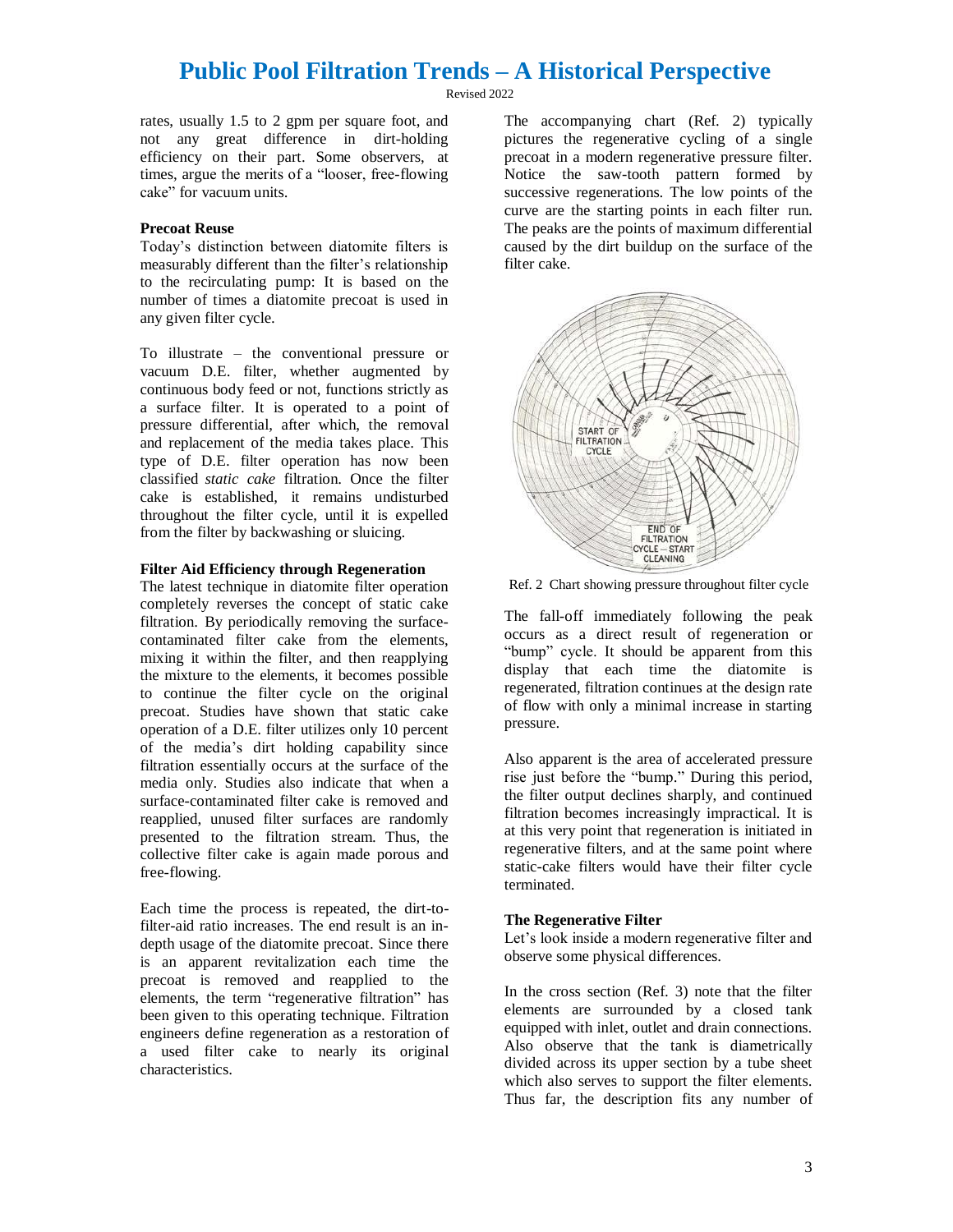Revised 2022

pressure-type, static-cake filters in use today; also, many that can be historically recalled. Further study of the picture reveals a diffuser at the bottom of the tank and a lift shaft and pneumatic cylinder at the top. The lift shaft attaches to the tube sheet with its elements to the cylinder, and so, the entire assembly is made movable in reciprocating fashion.



Ref. 3 Regenerative D.E. Filter

The Flex-Tube<sup> $\mathsf{TM}$ </sup> elements used in regenerative filters are flexible and expandable, open-top cylinders. They have a non-confining interior framework and a porous outer membrane. The membrane, or outer covering of the element, consists of a series of relatively small diameter strands that are grouped together in a braided fashion.

Unlike the rigid filter elements common in staticcake filters, the Flex-Tube<sup> $TM$ </sup> has an inherent ability to change (Ref. 4) as a direct function of its pressure environment.



4. On left, Flex-Tube<sup>ra</sup> element under filtration<br>pressure. On right, element shown<br>during "bump" cycle.<br>Note expanded diameter

To illustrate – during filtration, the pressure surrounding the element is greatest. This tends to reduce the tube diameter. Conversely, during the "bump" or regeneration cycle, a high pressure is created within the interior structure of the Flex-Tube<sup> $TM$ </sup>, causing the tube diameter to expand as its overall length shortens.

It is the combination of these characteristics that makes the Flex-Tube<sup> $\text{m}$ </sup> a successful filter element for regenerative cycling.

The operation of present regenerative filters is up-flow with the filtered water leaving the tank at the head outlet. Both precoat and dirt form a coating on the outer surface of the Flex-Tube<sup>™</sup>. Filtered water passes through minute openings in the wall of the element to a hollow area within. As the accumulation of dirt increases, the element will tend to elongate and, also, become smaller in diameter.

### **The "Bump" Cycle**

When it is time to regenerate, the filtration flow is stopped. The pneumatic cylinder is alternately pressurized so that the tube sheet and elements move as a unit, down and up through the static tank of water. It is the upstroke that causes the high pressure inside the element, the immediate expansion of the tube diameter, and the relative flow-reversal through the membrane. The practical effect is instantaneous propulsion of the filter cake from the surface of the element (Ref. 5).